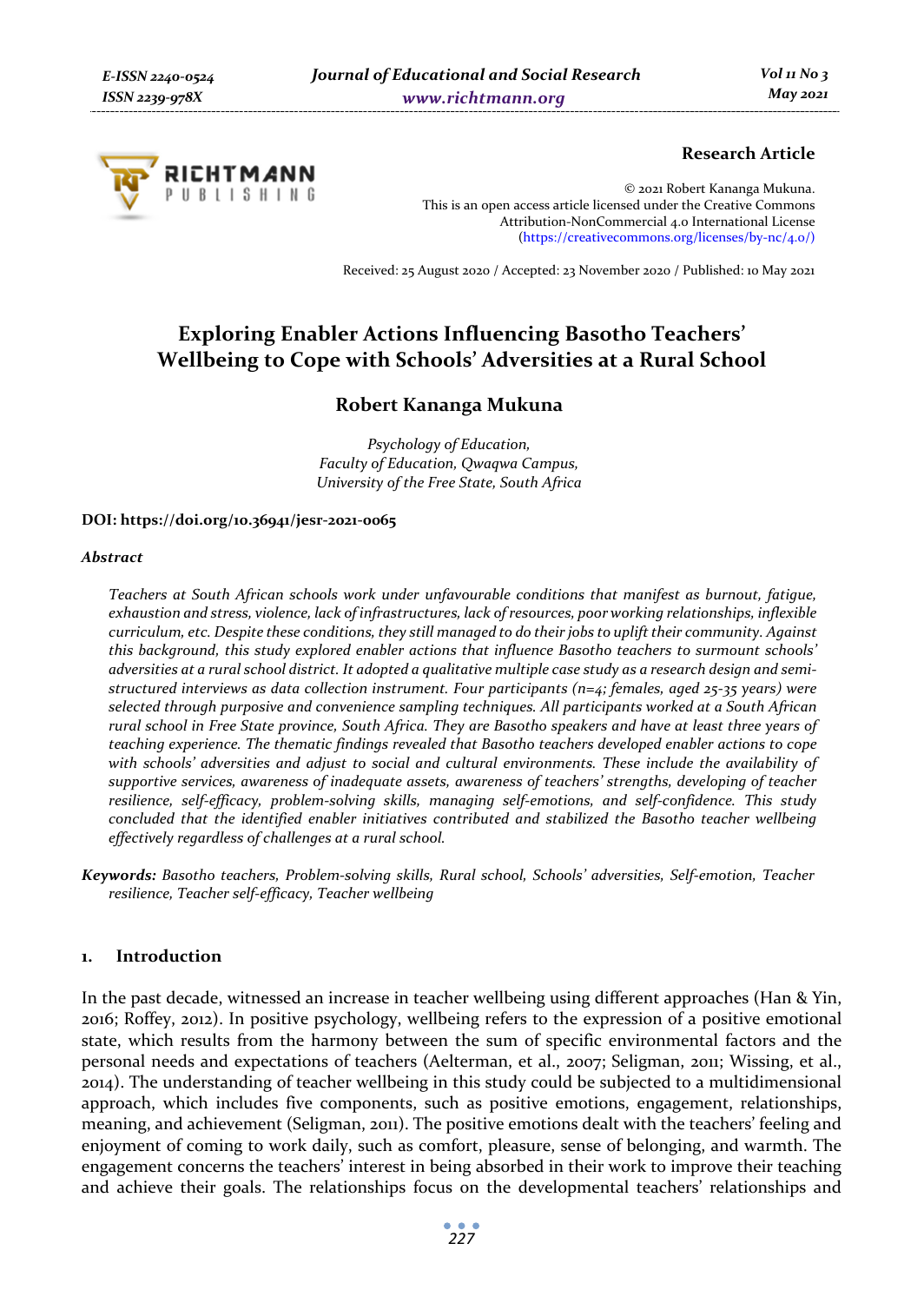| E-ISSN 2240-0524 | Journal of Educational and Social Research | Vol 11 No 3     |
|------------------|--------------------------------------------|-----------------|
| ISSN 2239-978X   | www.richtmann.org                          | <b>May 2021</b> |

meaningful among their peers and learners at work. The meaning consists of teachers' purposes in their work. Finally, the achievement dealt with the teachers' experiences to accomplish their work. However, it is important to invest in the teacher's health and wellbeing teachers because it may improve positive teaching and learning results.

 $N$ о з

## **2. Enabler Actions Influencing Teacher Wellbeing at Schools**

It is essential to note that there many actions that influenced teacher wellbeing at schools.

## *2.1 Conceptualising of teacher wellbeing at schools*

Studies of teacher wellbeing have been explored from different standpoints in psychological, mental health, and educational contexts (Berryhill, Linney & Fromewick, 2009; Lever, Mathis & Mayworm, 2017; McCallum, Price, Graham & Morrison, 2017). McCallum et al. (2017) explored the importance of teacher wellbeing and its impact on teachers' work from the independent school sector. Zhu, Devos, and Li (2011) evaluated teacher organisational commitment to wellbeing outcomes of school culture. Some studies acknowledged that academic success and achievement of learners and teacher wellbeing are positively associated with the quality of their work at schools (CESE, 2014; Jefferis & Theron, 2017; McCallum & Price, 2010; McCallum et al. 2017). Yin, Huang, and Wang (2016) investigated teachers' emotional nature and how damaging their wellbeing. Yin, et al.'s (2016) findings showed that trust in colleagues was a major factor, which could benefit teacher wellbeing. Besides, it suggested that teachers who used more reappraisal were more likely to be psychologically healthier than those who adopted suppression (Yin et al., 2016).

There is a substantial amount of existing literature on the negative factors influences related to teachers' work. Many studies focused on teachers' ethical and moral purposes in the educational context (Bullough, 2011; Kleinsasser, 2014). Scholars have investigated the nature of adversities that affect teachers at workplaces (Maughan, Teeman & Wilson, 2012; Tshiredo, 2013), others described the critical problems that teachers encountered daily at schools and explored its causes and suggested constructive recommendations (Kimathi & Rusznyak, 2018; Sahan, 2016; Sarıçoban, 2010). Consequently, some urban schools implemented successfully and sustained the lifestyle needs of teacher wellbeing, while rural schools failed to address it. Findings have shown that negative emotions such as stress, burnout, fatigue, and exhaustion influenced teacher wellbeing and affected teacher performance at schools (Blase & Blase, 2007; De Wet, 2010; Wong & Zhang, 2014). Other scholars highlighted that learners' misbehaviours, disruptive behaviours of learners, and learners' disrespect towards teachers, peers, and principals nowadays could affect the teacher's wellbeing (Marais & Meier, 2010; Mestry & Khumalo, 2012; Sun & Shek, 2013). Similarly, Gangsterism, drug abuse, and violence in the school community are other factors that can affect the mental health of the teacher and reduce their performance (Mncube & Madikizela-Madiya, 2014). Scholars have found that heavy workload, inflexible curriculum, high school drop rate and low school attendance, school absenteeism, and disinterest in their work affected teacher wellbeing at schools (Ayaz, 2015; Pretorius, 2016; Weiden, 2007). Lack of parental involvement in their children's education could also affect the wellbeing of teachers (Pena, 2000; Wilson, Teacher & Elementary, 2006). Growing demand and expectations of teachers, reform of curriculum, and rapid changes of technology in the wide world have been a had been found as influential elements of teacher wellbeing at schools (Education Committee, House of Commons [ECHC], 2017; Gu, 2014). The professional teachers' duties are complex and varied and require expert knowledge, advanced specialised skills, and professionalization from teachers (DBE & DHET, 2011).

It is relevant to note that working conditions have influenced teacher wellbeing and may foster schools' effectiveness and productiveness. Thus, the teacher wellbeing needs to be valued by considering multidimensional factors such as teachers' physical health, socioemotional, cognitive, and emotional states. Reviews on positive approaches have shown that enabling initiatives and actions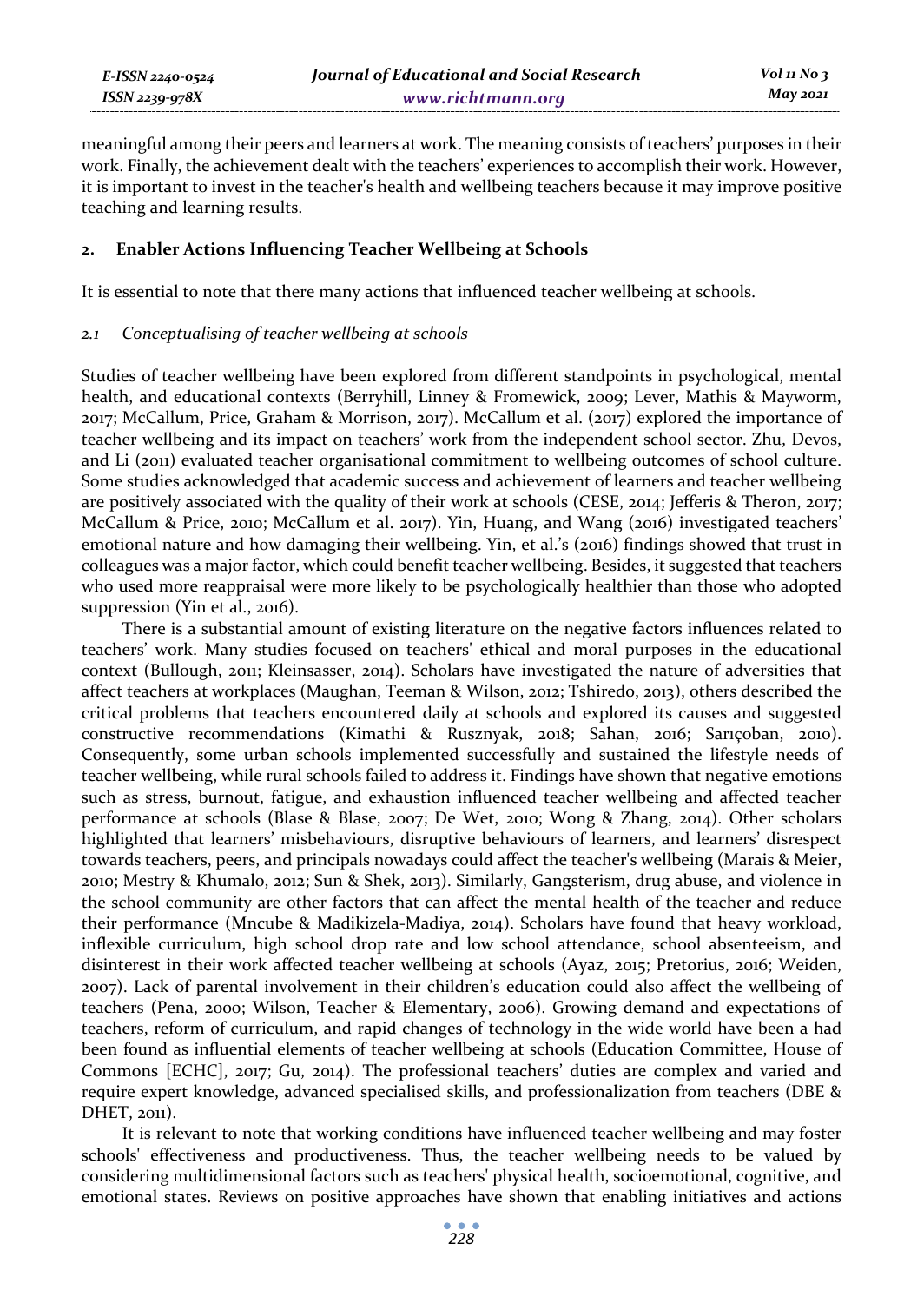| E-ISSN 2240-0524    | Journal of Educational and Social Research | $Vol_1N_0$ 3 |
|---------------------|--------------------------------------------|--------------|
| $ISSN$ 2239-97 $8X$ | www.richtmann.org                          | May 2021     |

might influence teachers to adapt, sustain, and enhance their wellbeing against challenges. It further turned positively influence the quality of teaching and the good life experiences of teachers. Similarly, previous studies revealed that teachers who reported risky psychological diseases due to their professional experiences performed well (Hiver, 2018; Leahy, 2012). Scholars have also indicated that teachers' wellbeing and mental health generally responded positively to schools' adversities when receiving support from principals, colleagues, and professional networks (Aelterman, et al., 2007; McCallum, et al., 2017).

Cook, Miller, Fiat, Renshaw, Frye, Joseph, and Decano (2017) evaluated the Achiever Resilience Curriculum to promote teacher wellbeing at schools. Their findings suggested that teachers could better cope with stress. It further indicated that teachers improved their teaching, developed selfefficacy, and could better cope with stress (Cook, et al., 2017). There was also a relatively positive correlation between teachers' wellbeing, teacher self-efficacy, and demographic factors (Mehdinezhad, 2012). Furthermore, Daniels and Strauss (2010) explored teachers' emotional wellness at South African schools, who experienced professional challenges, including unsafe work milieu, unreasonable expectations of school communities, and socio-economic challenges. The findings revealed that these challenges could cause potential emotional illness among teachers (Daniels & Strauss, 2010).

## *2.2 Developing teacher resilience as an enabler factor*

It is now relevant to situate the discourse of developing teacher resilience in an educational, environmental context. Resilience referred to the capacity that recovers from individual experiences of psychological adversity, functions effectively, and grows adaptively (Masten, 2009; Sisto et al., 2019; Windle, 2011). Furthermore, it is a positive adaptation despite adversity (Johnson, Down, Le Cornu, Peters, Sullivan, Pearce & Hunter, 2014). Similarly, Neenan (2009) argues that it is not the absence of emotions or the presence of positive emotion, but it is generally about managing emotions and not suppressing them. Other scholars reported that resilience is not exclusively a personal attribute but is rather a complex construct (Benard, 2004; Mansfield, Beltman, Price & McConney, 2012), which is based on the dynamic quality relationship between risky and protective factors that help teachers to maintain a sense of moral purpose and commitment to achieve their teaching responsibilities and learning outcomes (Gu, 2014).

Regarding its complexity, emotional management depended on individual thinking flexibility when responding to adverse events (Neenan, 2009). Neenan (2009) opined that resilience tends to influence our feelings and actions by identifying, challenging, and changing our thinking and behaviours. Resilience is a major factor in daily teachers' professional careers and their active process of growth. It helps individuals to move towards their goals and to pursue what is important to them (Mirea, 2013; Neenan, 2009).

Two complementary components of resilience in the literature on teacher resilience are essential to discuss in this study. These include sustainability and recovery. The first is the capacity for individuals to maintain positive results, although negative experiences, while the second concerns individuals' ability to bounce back from these adversities (Zautra, Hall & Murray, 2008). Studies have explored sustainability's relevance in fostering teachers to thrive rather than survive in their professional careers (Beltman, Mansfield & Price, 2011; Kitching, Morgan & O'Leary, 2009; Mansfield, et al., 2012). Scholars have also examined the concept of resilience in early career teachers (Johnson, et al., 2014; Papatraianou & Le Cornu, 2014). Margolis, Hodge, and Alexandrou (2014:395) highlighted that resilience "frequently masquerades as a set of coping mechanisms to promote teacher wellbeing, when it primarily benefits educational institutions at the expense of individual teacher, leading to unsustainable professional circumstances". All their findings have supported that resilience contributed to teaching career preparation, effectiveness, and persistence in the profession.

This study assumes that teacher resilience can mean more than bouncing back efficiently from difficulties. It is the capacity that helps the teachers to maintain their equilibrium and sense of commitment and agency in their daily responsibilities and roles in which teachers teach. Hong (2012)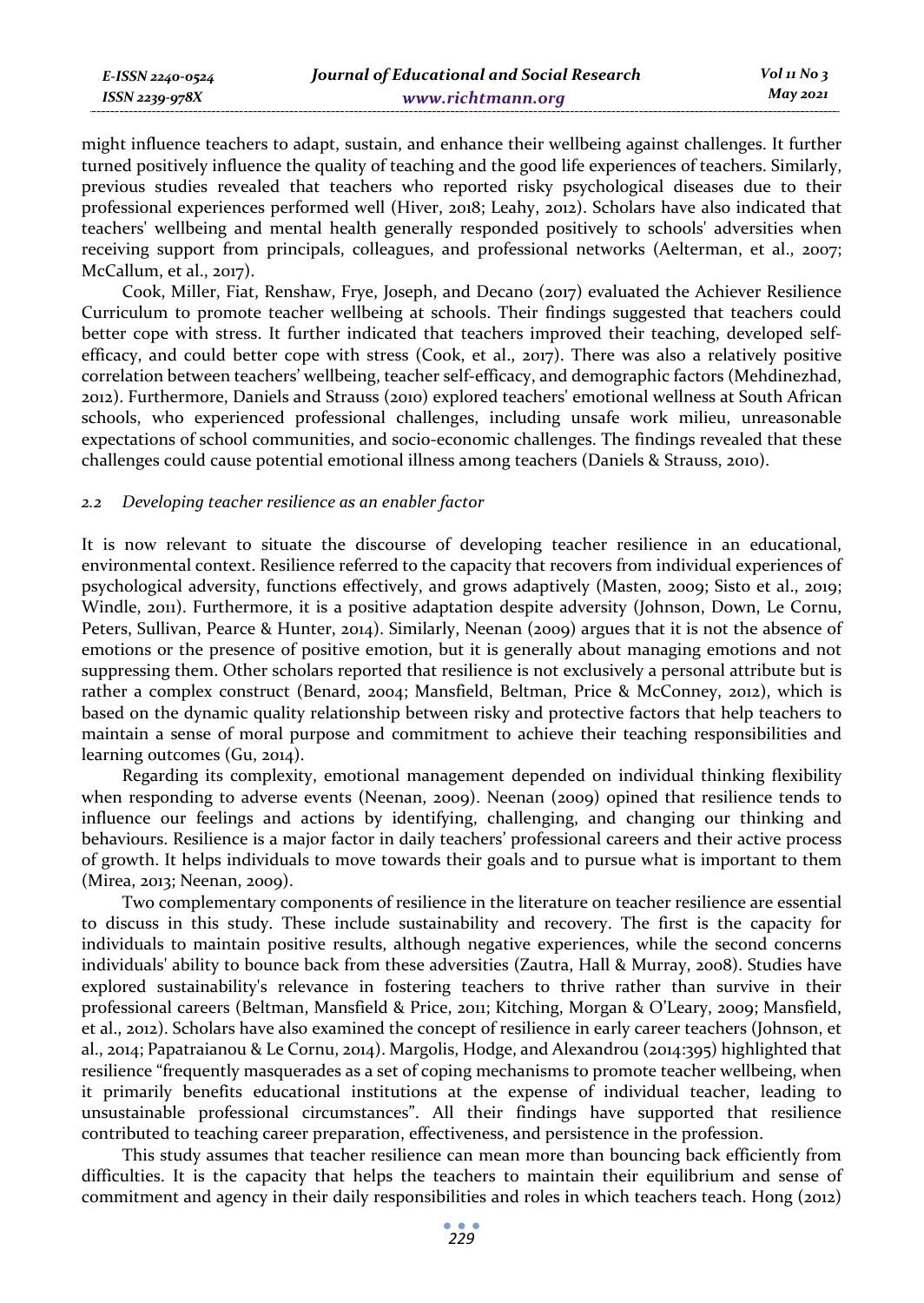investigated strategies teachers use to manage and sustain their motivations and commitment in classrooms to identify how they respond to adversities and increase their self-efficacy through consistent achievement. The results demonstrated that resilience is a success and perseverance model, promoting teacher retention and effectiveness at schools (Hong, 2012). Previous studies have been conducted on the role of relationship in building early career teacher resilience (Eldridge, 2013; Johnson et al., 2014; Le Cornu, 2013). Their results revealed that the learning communities of individual engagement in mutually empathic and responses oriented on teacher resilience could understand what promotes the teacher wellbeing. Teacher resilience capacity is a dynamic process that results from the interaction over time between an individual and the environment (Beltman et al., 2011). However, it is a driven part of their expert knowledge, advance specialised skills, and professionalism requirements in which they worked and lived. Teacher resilience should be understood as a teacher's responses to any adversity that involves the students' emotional pain.

## *2.3 Teacher self-efficacy as enabler action*

Teacher self-efficacy involves teachers' self-judgments about their ability to affect students' outcomes, especially for those who appear unmotivated of difficult to teach (Bandura, 2010; Ross, Romer & Horner, 2012). Teachers with high self-efficacy feel that they can be effective with students even in the face of challenging contexts (Fayer, Lacey & Watson, 2017). Teacher efficacy involves personal skills and competencies and how contextual factors, such as resources, affect effective teaching and student support. Researchers had shown that a strong teacher self-efficacy is positively related to learners' teaching behaviour and academic performance (Mosoge, Challens & Xaba, 2018; Taştan, Davoudi, Masalimova, Bersanov, Kurbanov, Boiarchuk & Pavlushin, 2018). Staden (2015) explored factors that influence full-service school teacher self-efficacy within an inclusive education system and enable them to implement a successful inclusive education. The results show that adequate professional development and sufficient support help teachers feel more equipped to address and consequently experience positive self-efficacy beliefs (Starden, 2015). This study aimed to explore the enabler actions that influence Basotho teachers' wellbeing to cope with adversities at a rural school.

# **3. Methodology**

# *3.1 Research approach and design*

This study adopted a qualitative research design to address the research questions. Its focus was to understand, explain, explore, discover, and clarify situations, feelings, perceptions, attitudes, values, beliefs, and experiences of a group of people (Kumar, 2019). The interpretivism research paradigm guided this study. According to Kumar (2019), interpretivism is underpinned by the philosophical doctrines of idealism and humanism. Kumar (2019) highlighted that the idea of interpretivism does not mean that the world is not real, but we can only experience it personally through our perceptions, which influenced our preconceptions, beliefs, and values; we are not neutral, disembodied observers but part of society. Its choice was useful because it helps to subscribe to the researcher's ideas, which encounter a world already interpreted and reveal to humans' meanings rather than discover universal laws (Kumar, 2019). This is relevant to the study because it explores enabler factors such as teacher resilience and self-efficacy, self-emotions, which are already being interpreted in some other parts of the world.

Multiple case studies were adopted as a research design in this study. According to (Maree, 2016), the research design is a strategic plan that moves from an underlying philosophical assumption to specifying the selection of participant processes, data gathering techniques to be used, and data analysis to be performed in research. Case study research referred to an imperial inquiry about a contemporary phenomenon that is a case, which is set within its real-world context (Maree, 2016). The case can be usually set from an individual, group, community, instance, episode, event, a subgroup of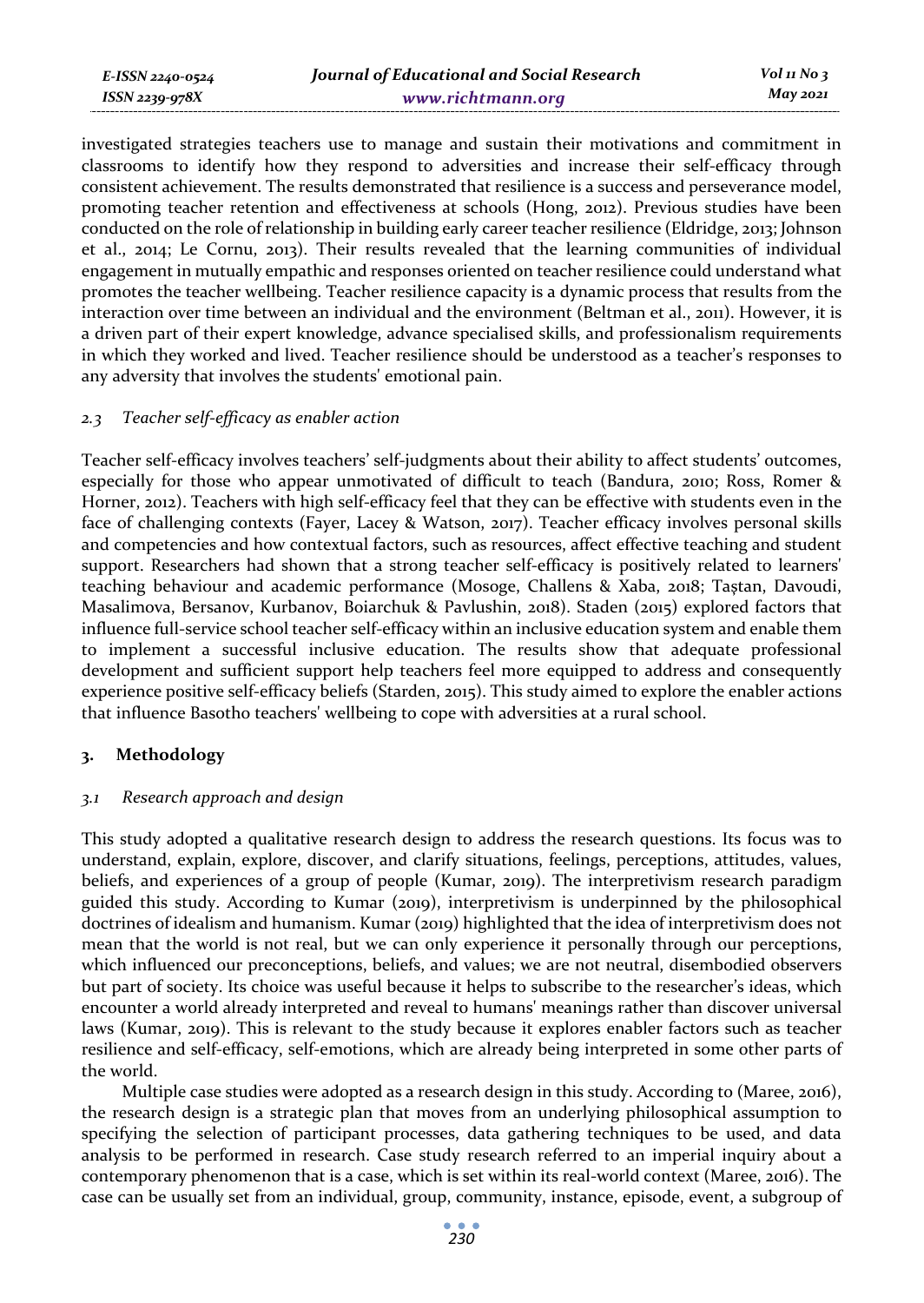a population, a town, or a city (Kumar, 2019). This design is based on the assumption that the case being studied is atypical of cases of a certain type. Therefore, a single case can provide insight into the events and situations prevalent in a group from where the case has been drawn (Kumar, 2019). The researcher was able to gather information about enabler actions influence teacher wellbeing. Basotho's use as a native language of the participants helped to understand the participant's worldview regarding coping with schools' adversities.

# *3.2 Population, sampling, and participants*

The population referred to a large collection of individuals or objects that focused on a scientific query (Bernard & Bernard, 2012). This study involved all the Basotho teachers selected from rural schools in the Free State province. Non-probability purposive and convenience sampling techniques were employed for the selection of participants. These techniques were suitable for the study due to its less expensive, less time consuming, and most convenient (Palinkas, Horwitz, Green, Wisdom, Duan & Hoagwood, 2015). Sample referred to a small group of cases from a large group (Walliman, 2017). The sample size was composed of four participants  $(N = 4)$ , females and Basotho speakers selected from a rural school in the Free state province, South Africa.

Furthermore, the use of home language was important because participants are fluent in their native language and use the language to usually expressed their opinions and views at length, in detail, and in a way that might be personal and unique (Babbie, 2011). It helped the researcher better understand enabler factors that influence teacher wellbeing in a rural school setting and bring strength to what already existed through previous related studies. All participants have at least three years of teaching experience.

## *3.3 Instrument*

Semi-structured interviews were used as data collection instruments to explore the enabler factors that influence Basotho teacher's wellbeing to cope with school challenges. It involves a two-way conversation in which the interviewer questions interviewees about ideas, beliefs, points of view, opinions and behaviours, and feelings. The use of in-depth interviews was beneficial and adequate for the various objectives of this study. First, it helped gather in-depth information, and the interviewees had a wider application in complex situations (Ranjit, 2011). It allowed the interviewer to investigate and pursue an idea or response in more detail (Ranjit, 2011). However, interviews had some disadvantages as they are time-consuming and expensive. The semi-structured interviews consisted of asking the participants questions about the factors that enabled them to cope with rural schools' adversities. Furthermore, the interviewers were requested to recount their experiences or their point of view related to the study's objectives.

# *3.4 Data Analysis*

This study employed a thematic analytical technique to analyse the data collected. Thematic analysis is preferred to systematically identify, organise, and offer insight into meaning (themes) across a dataset (Braun & Clarke, 2013; Mostafa & Koroush, 2016)**.** This technique useful to the study because it allows the researcher to see and make sense of collective or shared meanings and experiences (Braun & Clarke, 2013). For example, it identifies what is common to the way a topic and talked or written about and making sense of those commonalities (Braun & Clarke, 2013). Rubin and Rubin (2011) suggested that the approach is important because it helps to discover themes and concepts from interviews. Braun and Clarke (2012) further noted that thematic analysis allows the researcher to focus on the data in numerous ways. Thematic analysis is a clear, uncomplicated, and straightforward qualitative study that does not need theoretical details and technical knowledge such as discourse analysis or conversational analysis (Mostafa & Koroush, 2016). Mostafa and Koroush (2016) observed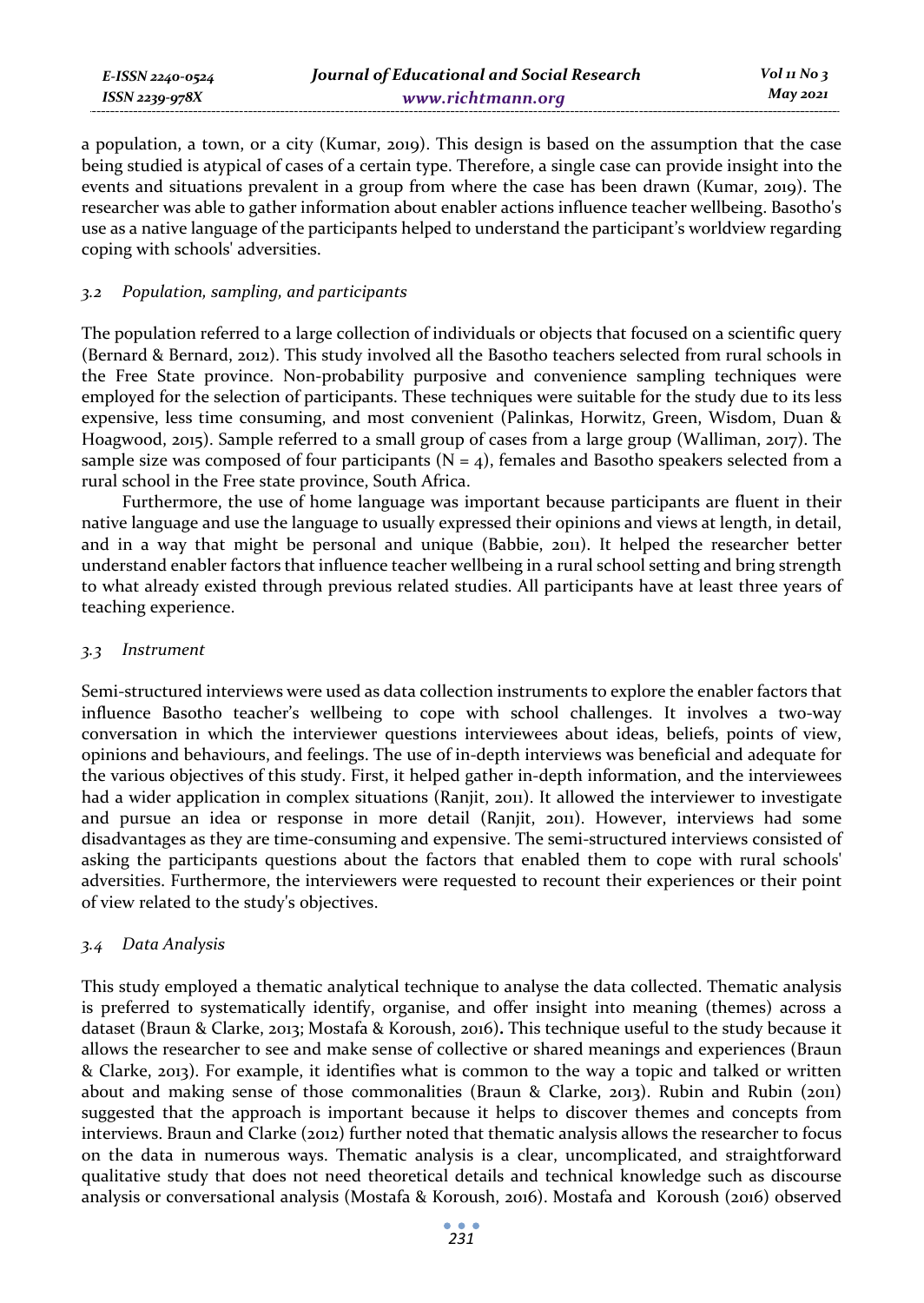that the thematic technique has potential pitfalls, resulting in weak analysis. For example, if a person is a bias, unprofessional, and simplistic in doing thematic analysis, this sometimes destroys thematic analysis's value and validity. The result becomes desired and positive and thus leads to serious damage. In this study, the thematic approach followed different stages, including data organisation, familiarization with the data, data coding, identifying themes and sub-themes, and examining the themes.

## *3.5 Procedure*

The Research and Ethics Committee of the University of Free State approved the research protocol, and the Department of Education granted authorisation to access the selected high schools in Thabo Mofutsanyane District to conduct the research, and so did all school principals. The selected schools assisted in identifying the Basotho teachers. Thereafter, all needed information regarding the study were contained in an ethical consideration form provided to participants where their right to participate in the study was indicated. They were also free to withdraw from the study anytime they felt uncomfortable during the research process without penalty. After they had read and understood the study's essence and how it was to be conducted, teenage fathers' parents or guardians authorised them, through written and signed consent forms, to participate in this study. All the interviews were conducted in Basotho, the participants' home language. The interviews were conducted in the head of department's office after school. Each interview was audio-recorded under the participants' permission and lasted approximately twenty minutes.

# **4. Thematic Results**

# *4.1 Enabler actions influence Basotho teachers to cope with schools' adversities*

# *4.1.1 Availability of supportive services*

Results showed that supportive services' availability was an enabler action that helps Basotho teachers cope with rural schools' challenges. Participants stated that supportive services consisted of helping each other have a positive attitude and feeling good about their wellbeing against school adversities. All of them mentioned a designed program of support for helping teachers overcome adversities encountered at schools. Most of them declared having wellbeing support services integrated with SBST but that it is more focused on learners support rather than on teachers' support. Basotho teachers seemed to have little knowledge about the availability of support wellbeing programs around the school and the department. On the question of whether the counselling unit assisted respondents on how to cope with challenges that they daily faced at schools, two participants stated the following:

*"…as for wellbeing programs are programs that are designed to help people about their wellbeing" (Participant 1).* 

*"… wellbeing programs that I know of is SBST, which focuses more on learners, not educators" (Participant 2).* 

From the preceding, Basotho teachers seek support from their colleagues to balance their wellbeing. The results suggest a supportive culture among teachers, which helps colleagues have a sense of belonging, involvement, enjoy a good climate, collaborate, and trust one another at schools. They further stated that colleagues always display positive attitudes when there are initiatives of innovations but that they encounter challenges related to lack of parenting and abolishing corporal punishment's authoritative leadership style.

*"…I engage a lot with my peers who we still have almost the same experience…I come to school and do my work…" (Participant 2).*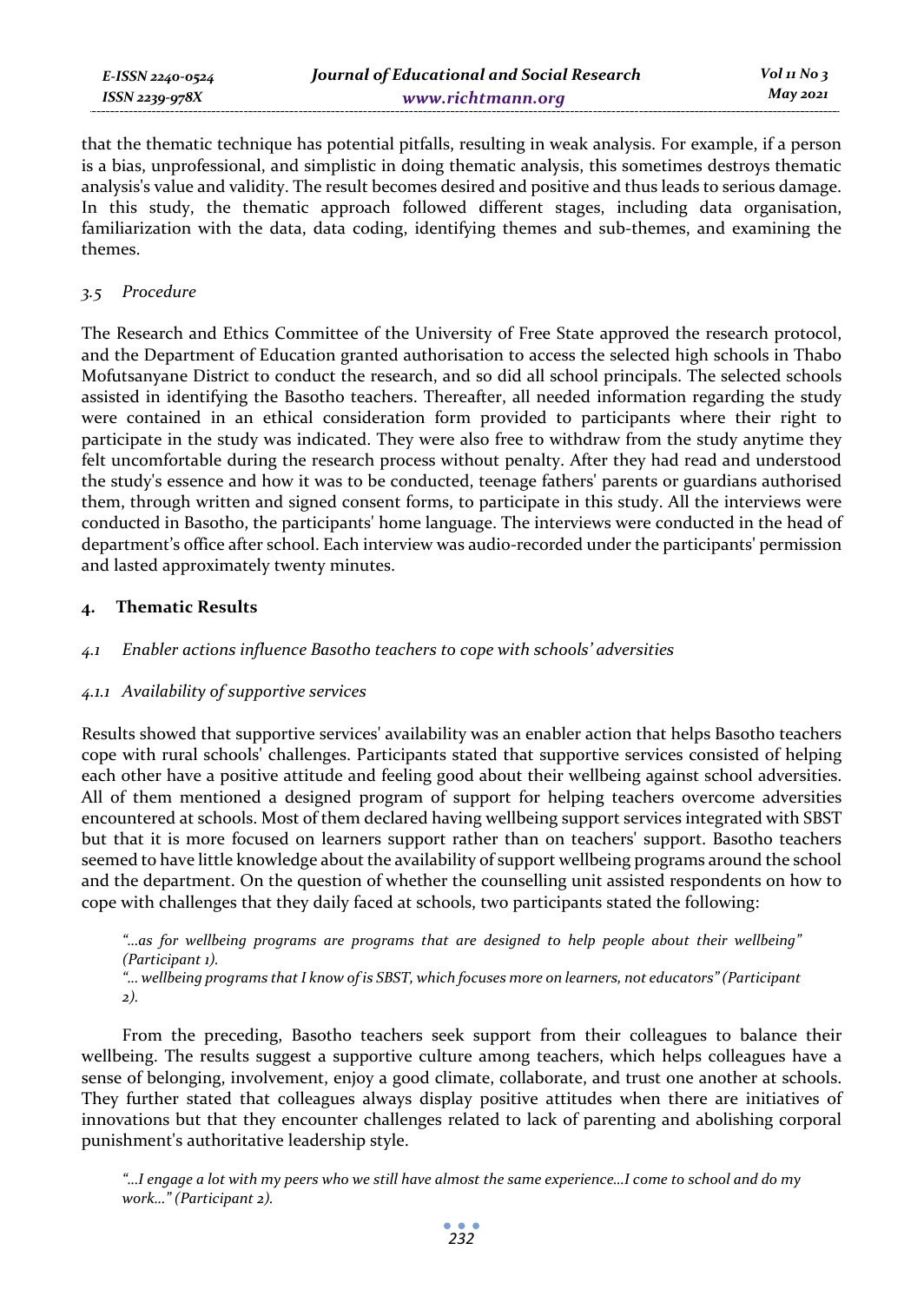*"…As corporal punishment prohibited at schools support helped them a lot, especially when they had to deal with undisciplined learners" (Participant 3).* 

The participants' responses showed that Basotho teachers recognised the availability and knowledge of counselling around rural schools. Most of them explained that counselling could be a way of helping an individual to overcome personal or any issue they come across.

*"Counselling I think its way of assisting people about their problem or the way of assisting people to overcome their problem…" (Participant 3).* 

## *4.1.2 Awareness of inadequate assets*

*E-ISSN 2240-0524 ISSN 2239-978X*

The thematic analysis results further revealed that awareness of inadequate assets could help Basotho teachers be flexible and cope with schools' adversities. Teachers acknowledged facing unsafe environments in their daily lives. They are aware of schools' poor conditions, such as insufficient furniture in classes and classroom settings conducive to learning. They recognised working in a complex environment where overcrowdedness is prevalent, high workload and lack of undisciplined learners. They also stated that the inflexible exam timetable, which does not accommodate the pacesetters. They claim that they were aware that it is sometimes unable to complete teaching as per pacesetter. Furthermore, they recognised that the physical and materials work conditions are inadequate. For example, textbooks are not enough for all learners in school, and that classrooms accommodate too many learners at some schools. They are aware of role ambiguity in the School Management Team (SMT), and that school climate is influenced by poor interpersonal relationships among the SMT and teachers, and teachers themselves. The excerpts below are most illuminating:

*"I know there are many challenges in our schools …, the first challenge that I am facing is the overcrowdedness in class (ke ruta bana ba bangata haholo ka furniture e nyenyane). I teach too many learners with a not enough furniture, so the over-crowdedness (e sukudisa haholo ha bana ba tlemeha ho ngola). is a disturbing factor when learners have to write things like di tests and exams" (Participant 1).* 

*"The children's behaviour as well, it sometimes very difficult to deal with some of the children and even when it comes to disciplining them, you will give the child this rules and the other teacher will come to change the rules" (Participant 4).* 

*"Nna (my is) challenge yaka, ke qeta hoba le haka (I just got myself a house) and kena (I have) le husband. Mosebetsing ke na (at work I have too much) le workload e ngata" (Participant 3).* 

*"Starting with the admin, the admin stuff somehow hinders our normal functioning because sometimes you will go there ask for copies, and they will take their time. Sometimes they will tell you that there is no paper or there are no markers. When it comes to the SMT they do not treat us as colleagues because they think they are more superior to us" (Participant 4).* 

Therefore, the participants acknowledged having overcrowded classrooms but managed to reach all learners in a given time, as there are too many learners in classes. Overcrowding sometimes allows learners to cheat in tests and examinations, as teachers cannot supervise effectively or move freely between desks. This, in turn, affects the test's validity as some learners might have copied. Furthermore, the respondents stated that their self-efficacy also allow them to deal with all these issues.

*"…the factor that can help overcome the lack of textbook challenge is if the school could get textbooks and more furniture, more classes so that bana bao ha ba le fifty ka classing (when the learners are fifty in the class) at least two classes can accommodate 20 or 30 kapa (or) 25 to 25 so that the teacher can manoeuvre in the side of the class because a teacher needs to manoeuvre inside of the class o kgone ho bona hore bana ntse ba etsang (you can't see what learners are doing" (Participant 1).* 

*"The challenges contribute in a negative way to my wellbeing as a person, for example over-crowdedness, as a teacher ha o kgone ho bona hore bana ba hao ba (you cannot see the learners who are struggling) struggle. Le ha o tlofa bana (even when you going to give learners) feedback it is difficult because ha ba dutsi ba le bangata ka (they are too many in class) classing ha ba ngola test (when they write a test), its*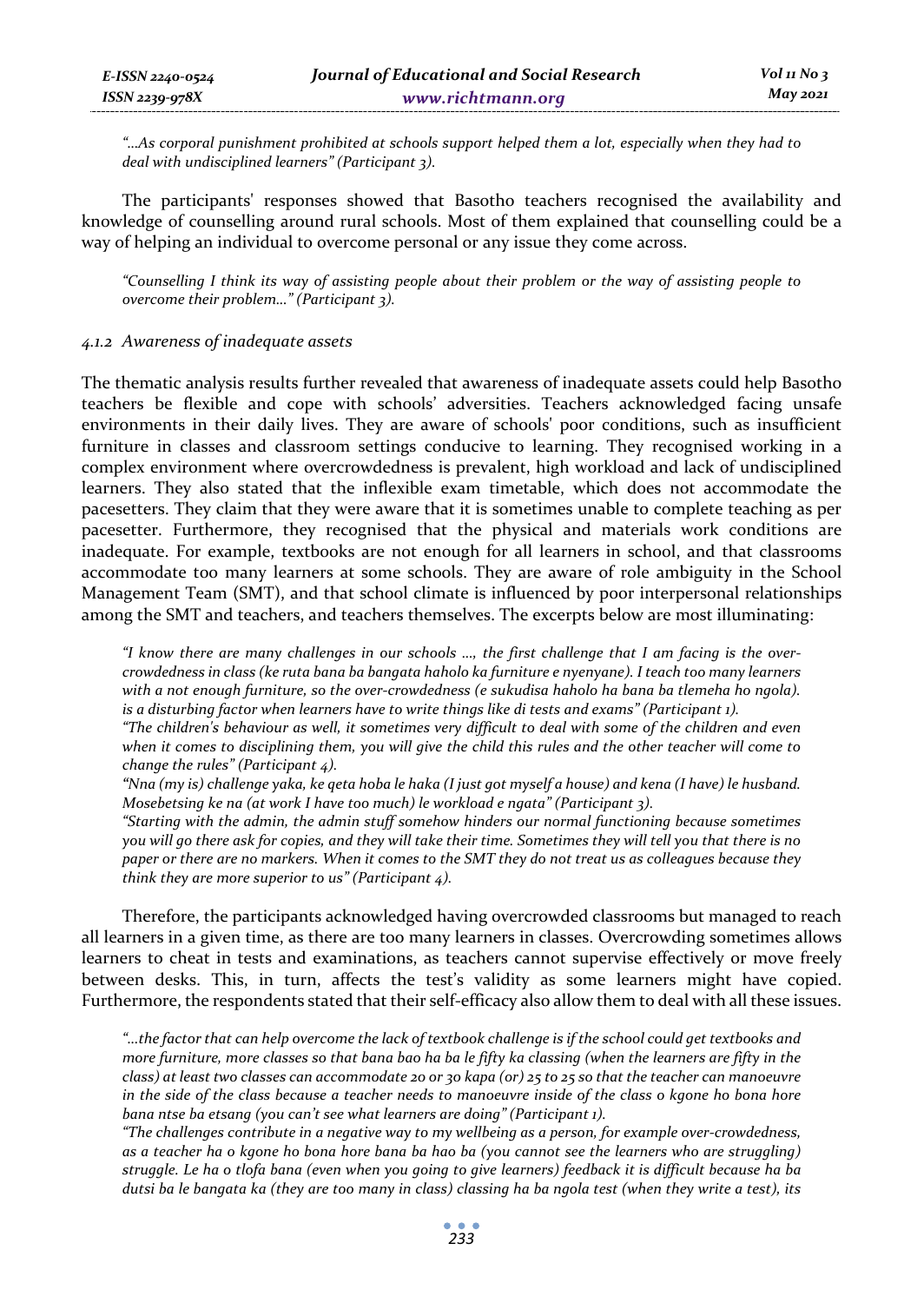*evident hore bana bao ba qopitsane (that those learners are copying from each other)" (Participant 1). "ke nahana (I think) what can affect my self-efficacy, is when people superior to me do not believe in what I* do, because *I* won't be able to move forward, because that person who supposed to support me turn me *down, and what can enhance it, I feel like my superior can be serithi saka (my image), like sometimes if they can go with me in class when I am teaching, guiding me. Not just professionally, but sometimes emotionally." (Participant, 2).* 

## *4.1.3 Developing self-efficacy*

Results on the development of teachers' self-efficacy suggest that self-efficacy could be an enabler action for Basotho teachers to cope with schools' challenges and improve their wellbeing at rural schools. They indicated that they are efficient in their core mandate. They recognized being instrumental to the good results produced by learners, vital to effective management control of the class, critical to the comprehension of lessons by learners, responsible for the good relationship learners have with teachers, and making learners successful and independent. Basotho teachers sampled believed that they contribute to their learners' development despite working under schools' unfavourable situations. Their responses revealed that they have fruitfully contributed to developing their learners' cognitive, affective, and social skills.

*"Personally, the strategy that I am using is to dissocialise myself from everybody. I think that is the only way that makes me feel better and my learners. I come in the morning I sign, attend meetings if any, and go to class to teach them. I do not sit in the stuff I sit in my office, sometimes my car. After school, I sign out and go home. I do not normally socialise; I prefer my own space" (Participant 4).* 

The competence of Basotho teachers helps them build their confidence and foster their problemsolving skills, which are vital for making a decision and developing resilience against adversities at the workplace.

## *4.1.4 Developing problem-solving skills*

Results revealed that developing problem-solving skills could be an enabler factor assisting Basotho teachers in dealing with rural schools' adversities. The participants stated that they combined a wide range of competencies and knowledge to comprehend the current situation effectively and effectively solve problems and proffer solutions. They claim they can resolve teaching and learning issues over the years. They acknowledged that they applied numerous tactics and built these skills relevant to daily life challenges. They often were active on suggesting ideas to the management to foster effective teaching and learning. Basotho teachers said that they were flexible and always considered issues from diverse perspectives. They further claim that they resolve issues amicably and provide adequate solutions to the current pedagogic or content situations. They believed to address adversities by analysing issues objectively and are creative and optimistic all the time. They believe in taking practical actions to improve their situations, hoping that contentious issues will be addressed. The below statement can illustrate these.

*"I think, when I want to instill something to my learners, I need someone (a tlo mfang) going to give me courage, for example, I came up with a plan (hore ke batla bana ba se ke ba qopitsana), I want learners to not copy from each other, my power comes in when I suggested something and my HOD take and acknowledge my ideas" (Participant 1).* 

*"This problem (ha e tlo) is going to be solved only by) solver fela ke department of education (this problem is not only going to be solved by the department of education alone" (Participant 2).* 

## *4.1.5 Awareness of Basotho teachers' strengths*

The analysis further indicated that awareness of their strengths could help Basotho teachers manage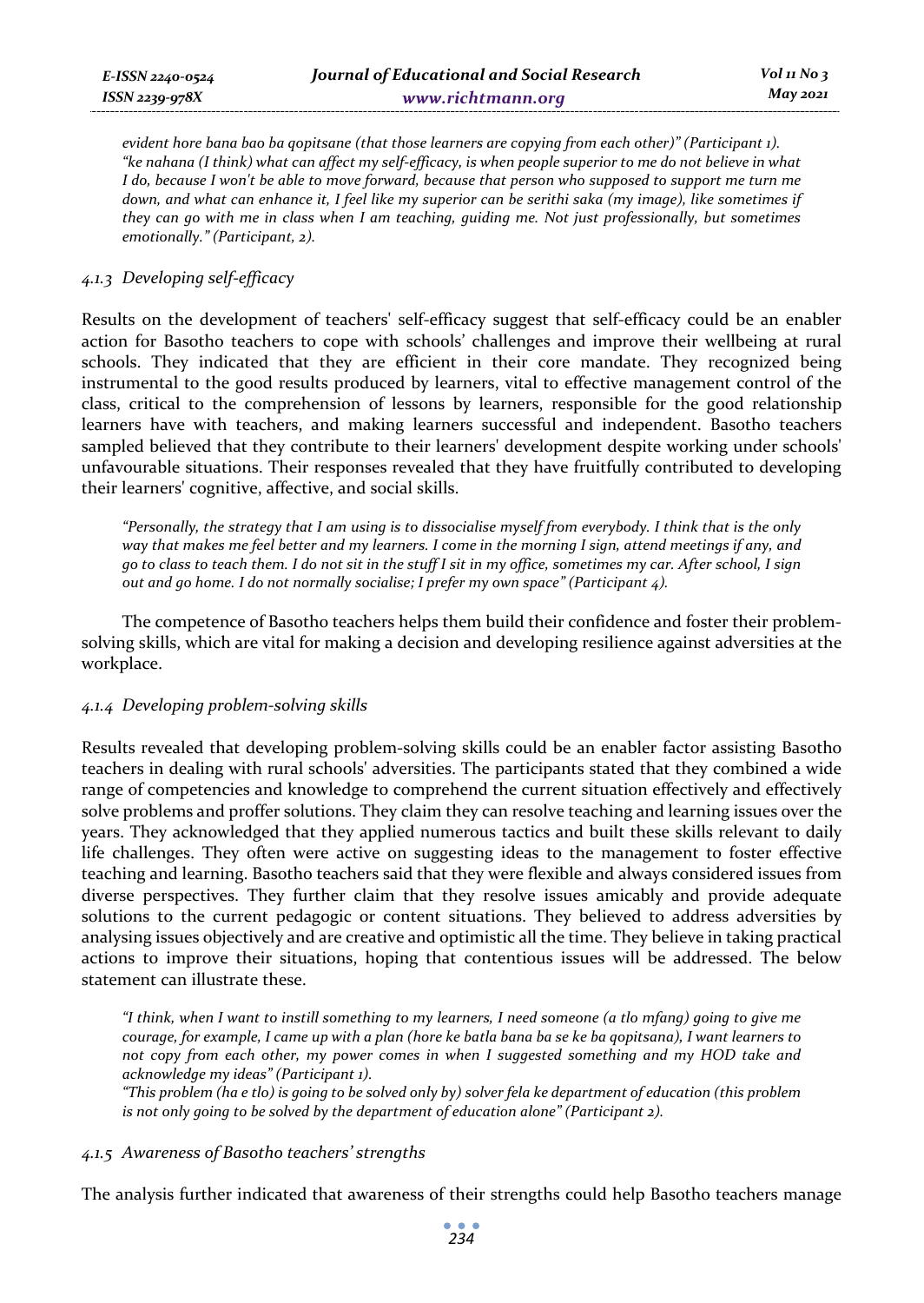adversities at a rural school. Based on this variable, a participant suggested that teachers should be given the subjects they majored in to teach to make teaching and learning more effective.

*"I teach maths lit and even if I attend that class ha ke na (I do not have) energy for class tseo (those classes) because ke etsa ntho eo ke sa e rateng (I do what I do not like). So it is like I can specialise, for example, I also teach physics and I go the extra mile for physic. Another thing my principal does not like extramural activities, so that makes me all down because I am a sports person" (Participant 3).* 

## *4.1.6 Managing self-emotions*

Results on Basotho teachers' emotional intelligence revealed that managing self-emotions could be an enabler action that assists Basotho teachers in handling adversities at a rural school. When ambiguous roles, lack of time, time pressure, and workload are considered, teaching and learning become cumbersome. Basotho teachers acknowledged that they have carefully controlled and regulated themselves by adopting, pleasant emotions, goodwill measures, and behaviours to promote teachers' wellbeing to achieve effective teaching and learning in certain circumstances. It helped them change and reduce their negative feelings and responses related to stressful situations, including depression, frustration, embarrassment, etc. They believe that they will change for the better, and they keep themselves busy to take their minds off the contending issue.

*I want to see myself out of the class (Ke batla ho ipona ke tswile ka) classing, and for me to do that, I have to be the best in the content matter. What keeps me moving is that I want to be somewhere in life other than the classroom and that what keeps me moving (Participant 3).* 

*"I think it starts with the person him/herself. For instance, it starts with me saying that preparing yourself because you are not working alone will be problems. So I am preparing myself; I talk to myself to say stay in your lane, do what you think is right for you, and remember why you are there at school. I choose to be there at school because I want to give knowledge to the learners. Whatever obstacles come, I have to tilt them or to work with them, so they do not hinder me, and that purpose of teaching (Participant 4). "My HOD told me on Friday, (o kopana lenna) meet me at corridor (o tshwere) having the circular of the workshop, and first I see the word technology and I told her that I don't teach technology because I was already angry with the manner that she approached me on the corridor. She is my manager she was supposed to call me to the office and with that attitude from my HOD you see that treatment is like I am not a professional and she just like (o nka fela motho ho tswa strateng)she takes just a person from the street and (wa nlaela) order me. Ha understand (ke na le mabaka) she does not understand that I have things to do. So (ke bolelletse mme hore ha keye moo) I told her that I am not going there. Therefore, the principal came to me and explained better, and I agreed. Before I became a teacher, I am a human being. When people approach me, they need to remember that and treat me as a woman being" (Participant 2). "Embarrassing enough, my deputy principal turned me down the other day, and I just burst out and told her whatever that I told her, and then I went to my car and sat there and cried alone. One teacher is very close to me, and he came to me and spoke to me and made me realise where I went wrong. After that, I went to my Deputy Principal to apologize, knowing that what I did was correct (Participant 4).* 

# *4.1.7 Developing resilience*

Results demonstrated that developing resilience could be considered an enabler action that influences Basotho teachers to cope with individual adversities such as stress, depressions, etc. at a rural school. The participants acknowledged that resilience is a positive way of adapting and achieving stability in the workplace despite challenges such as role conflicts, lack of appreciation, the pressure at work, etc. They believed in finding constructive ways to understand work dynamics and complexity, which characterised the rural school context. They also acknowledged that developing resilience helped them cope with their professional demands, such as preparing their lessons, using innovative ideas to work smoothly, and implementing government policies. The excerpts of two participants confirm these claims: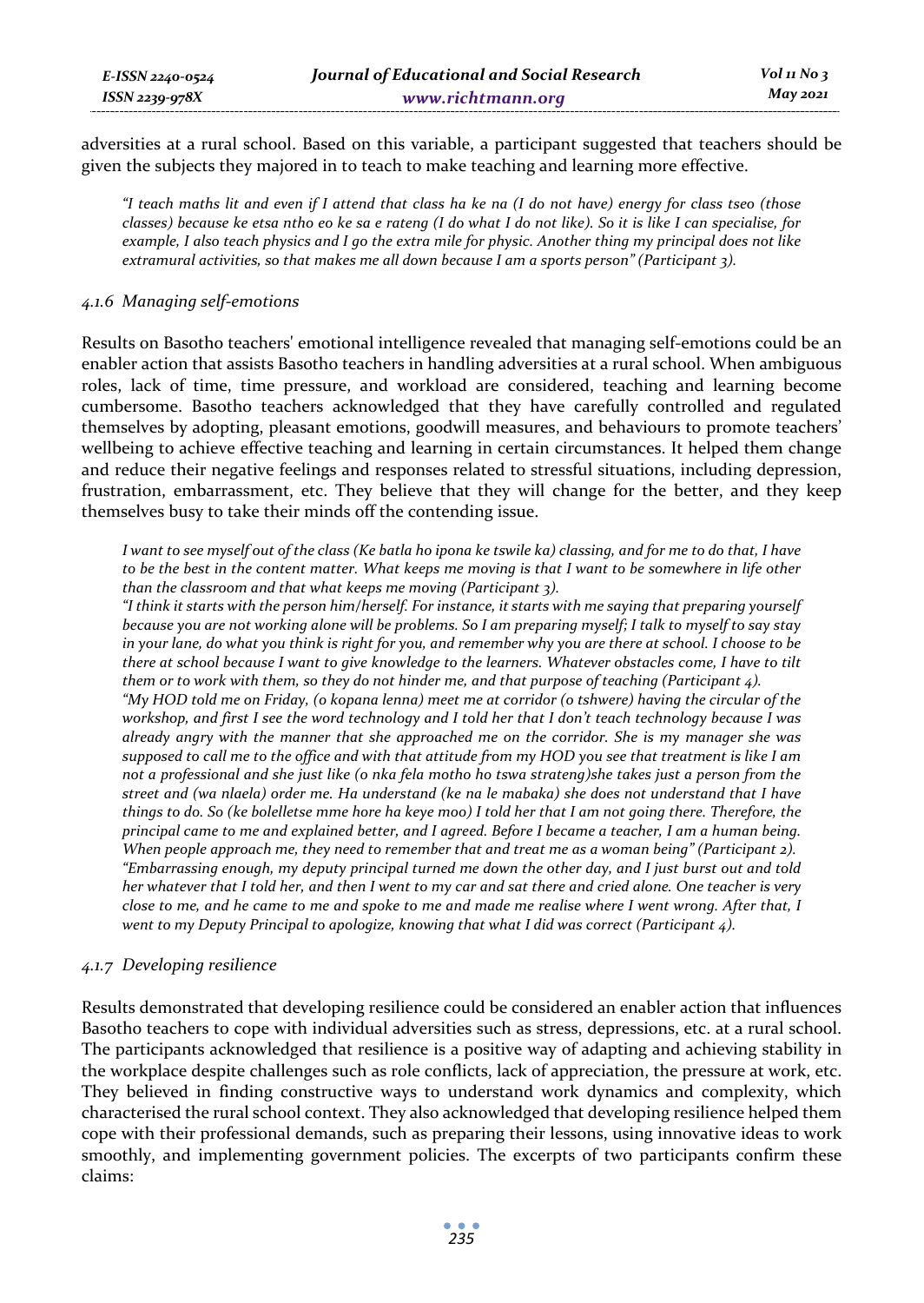*"My personality drives me, ke motho eo e leng hore (I am the person whom) I do not allow anything to bring me down, I do not like to take sites, I am down to earth." (Participant 1) "Resilience has to do with my personality, starting with my manager, I do have it. For example, if something does not make sense and ho be ho batluwa ke e etse (then it is expected that I do it), another example, coming here at the workshop with my school kids." (Participant 2).* 

## **5. Discussion and Conclusion**

This study found out that Basotho teachers develop various enabler actions that sustain their wellbeing against the schools' adversities. These comprised availabilities of supportive services, awareness of inadequate assets, developing self-efficacy, developing problem-solving skills, awareness of teachers' strengths, developing resilient teachers, and managing self-emotions. Day and Gu (2010) ague that 'personal characteristics and competencies could be affected by social and cultural environments. Individuals independently interacted with and contribute to the development of resilience building.

Findings derived from the thematic analysis demonstrated that awareness of inadequate assets helped Basotho teachers sustain their wellbeing with school adversities. This finding is consistent with results reported in Venter (2014), which indicated that teacher awareness as a process of mapping asset should be considered by identification, management, mobilising of the assets based instead of focusing on adversities and it contributed to the understanding of learning and teaching processes (Eloff, 2006; Ebersöhn & Eloff, 2006).

The study's findings further indicated that Basotho teacher's awareness of their strength facilitates school adversities at rural schools in South Africa. Several scholars have reported previous studies (Cornelissen, 2016; Smit, 2013; Wolhuter, Oosthuizen & Van Staden, 2010). Smit (2013) emphasized that teacher protective actions and induction might successfully manage challenges at schools.

Findings reported that the development of problem-solving skills supports Basotho teacher in developing a sense of wellbeing and adapting to school adversities. This finding has been reported in previous research. It has been found out that teachers who are continuously opened to learning from challenges developed a sense of identity over time to become resilient teachers (Johnson, et al., 2014). The study also found out that the development of teacher resilience could further foster teacher wellbeing. Similarly, findings have also been reported consistently by Cornelissen (2016) and Leahy (2012), where resilience was related to teacher wellbeing. Resilience can protect a person against adversities that could be inimical to personal wellbeing (Clonan et al., 2004; Cornelissen, 2016). Previous literature has identified the complexities of teacher resilience and the enabling factors that influence wellbeing (Day & Gu, 2013; McCallum et al., 2017).

It is pertinent to note that coping with work adversities can positively affect an individual's psychological and wellbeing. Cornelissen (2016) opined that regardless of the challenges, there are enabling factors internal to individual' strengths that influence teacher wellbeing to cope with challenges at schools. This perspective is consistent with previous studies, which reported that teachers should be trained on how to deal with and reduce their psychological distress to function effectively (Crawford, 2006; Hayes, 2013). Hayes's (2013) study showed the importance of teachers having the potential to manage their emotions and avoid the suffocating effect of fear and anxiety when faced with workplace adversities. Some scholars emphasized the dependence of individual personality and the level of a stressful situation (Dumitru & Cozman, 2012; karimzade & besharat, 2011) while others concentrate on the individual perception of being controllable on problem-focused. For example, work-related, thus, emotionally based coping is generally used the situations in which the stressor is less controllable (Baqutayan, 2015; Heth & Somer, 2002).

The study's findings suggest that developing self-efficacy could help Basotho teachers deal with schools' adversities. Besides, Leahy (2012) highlighted the importance of developing school culture as an enabling action that allows teacher confidence to grow as they learn from schools' adversities daily. Similarly, previous studies reported consistency of results, which revealed that teacher self-efficacy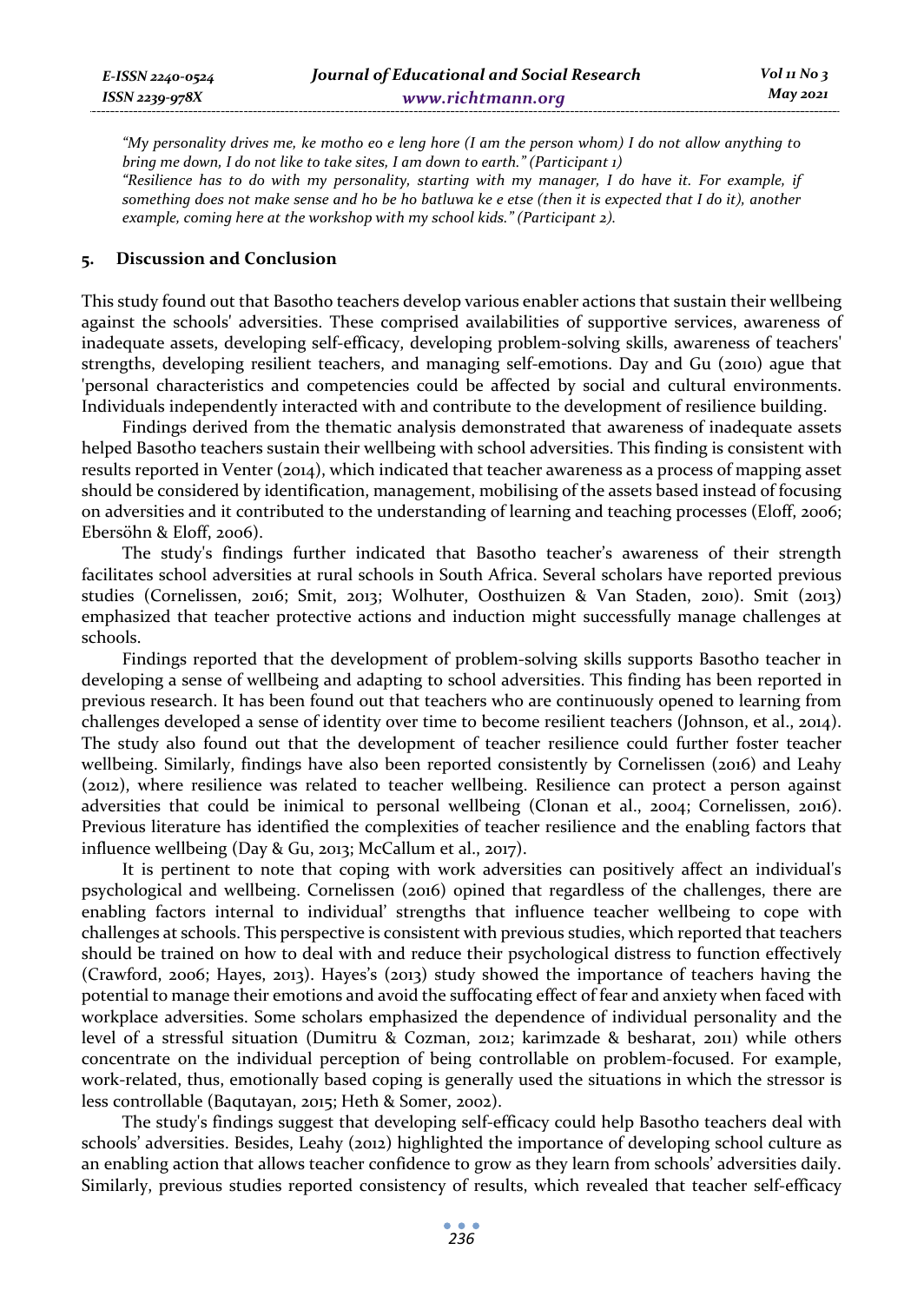| E-ISSN 2240-0524 | Journal of Educational and Social Research | $Vol_1N_0$ 3 |
|------------------|--------------------------------------------|--------------|
| ISSN 2239-978X   | www.richtmann.org                          | May 2021     |

could enable coping strategies and ways of managing challenging behaviours that could hamper teacher wellbeing (Soini, Pyhältö & Pietarinen, 2010; Sosa & Gomez, 2012; Staden, 2015). Therefore, it is essential to note that schools' adversities could negatively affect teachers' ability, self-efficacy, selfbelief, wellbeing, and resilience to manage learners' negative behaviours at schools in moments when teachers lose control of their emotions (Cornelissen, 2016).

It is important to consider that teachers in rural schools work under unfavourable conditions. Despite these adversities, they continue managing to be productive and effective in their professional careers. Basotho teachers contribute to learners' development of academic and social achievement. However, this study concluded that it is important to explore enabler actions that influenced teacher wellbeing in rural schools. The development of actions is significant because it helped in understanding teacher resilience in rural communities. It further leads to teacher wellbeing and fosters creativity and the attainment of tangible results in teachers' professional career development.

Teacher wellbeing is a complex issue in teaching and learning contexts; thus, teachers should adopt a holistic approach to maximise their wellbeing. This includes, among other variables, the implementation of enabler actions and initiatives that complement their strategies (McCallum et al., 2017). The proposed holistic approach will help them promote revitalisation, motivation, energy, teacher self-efficacy, and resilience, producing positive outcomes for the individual teachers and the entire community (McCallum et al., 2017:34). This study acknowledged that better performance, hardworking and non-ending spirit of these teachers working regardless of the adversities, could significantly contribute to the development of knowledge in the teacher-being and rural school and community. It is valuable to produce the psychosocial skills and cultural dynamics within, beyond the school environments in educational psychology. This study believed that teachers should not always complain about school adversities. Still, it should consider a different approach for understanding and cope with workplace challenges, enabling their wellbeing, and producing positive performance at the South African schools.

#### **6. Acknowledgment**

I thank Chakela MF and Mokoena D for overseeing and managing the data collection process, and all participants for accepting to participate in this study.

#### **References**

- Aelterman A, Engels N, Van Petegem K & Pierre Verhaeghe J 2007. The wellbeing of teachers in Flanders: the importance of a supportive school culture. *Educational studies*, 33(3): 285-297.
- Ayaz H 2015. *Investigating the Reasons and Effects of Absence in Primary School Students Studying at Federal Government Institutions Mubarak Ali*.
- Babbie ER 2011. *E Basics Of Social Research* (5th ed). Belmont, CA: Cengage Learning/Wadsworth.
- Bandura A 2010. Self-efficacy. In WE Craighead & CB Nemeroff (Eds.) *The corsini encyclopedia of psychology* (pp.1- 3). New York, NY: John Wiley & Sons, Inc.
- Baqutayan SMS 2015. Stress and coping mechanisms: A historical overview. *Mediterranean Journal of Social Sciences*, 6(2): 479-479.
- Beltman S, Mansfield C & Price A 2011. Thriving not just surviving: A review of research on teacher resilience. *Educational research review*, 6(3): 185-207.
- Benard B 2004. *Resiliency: What have we learned?.* San Francisco, CA: WestEd
- Bernard HR & Bernard HR 2012. *Social research methods: Qualitative and quantitative approaches*. Thousand Oaks, Calif: Sage Publications.
- Berryhill J, Linney JA & Fromewick J 2009. The Effects of Education Accountability on Teachers: Are Policies Too-Stress Provoking for Their Own Good?. *International Journal of Education Policy and Leadership*, 4(5): 1-14.
- Blase J & Blase J 2007. School principal mistreatment of teachers: Teachers' perspectives on emotional abuse. *Journal of Emotional Abuse*, 4(3-4): 151-175.
- Bobek BL 2002. Teacher resiliency: A key to career longevity. *The Clearing House*, 75(4): 202-205.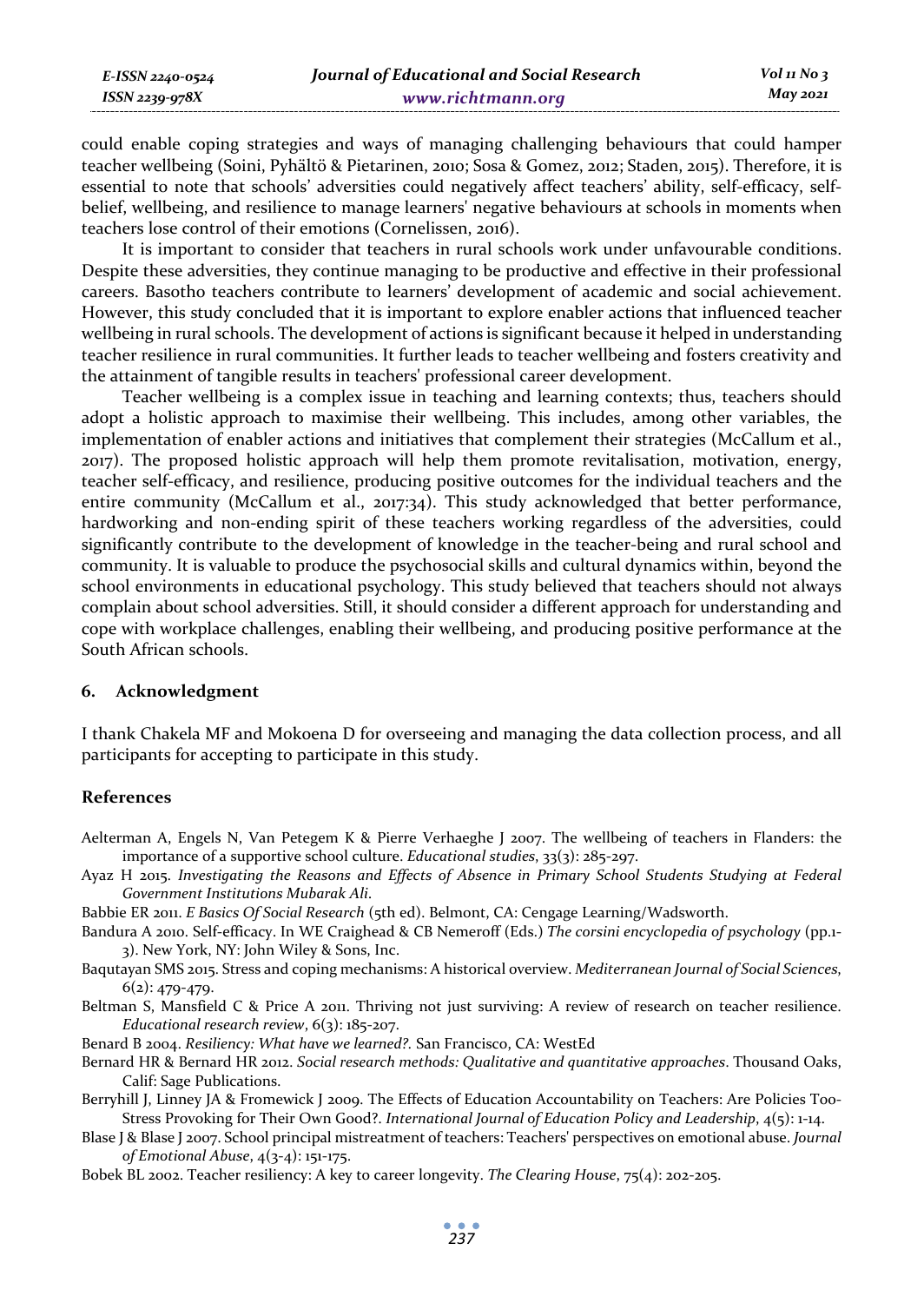Bullough Jr RV 2011. Ethical and moral matters in teaching and teacher education. *Teaching and Teacher Education*,  $27(1)$ : 21-28.

- Castro AJ, Kelly J & Shih M 2010. Resilience strategies for new teachers in high-needs areas. *Teaching and Teacher Education*, 26(3): 622-629.
- Centre for Education Statistics and Evaluation (CESE) 2014. *School improvement frameworks: The evidence base*. Sydney: NSW Department of Education and Communities.
- Clonan SM, Chafouleas SM, McDougal JL & Riley-Tillman TC 2004. Positive psychology goes to school: Are we there yet? *Psychology in Schools*, 41(1): 101-110.
- Cook CR, Miller FG, Fiat A, Renshaw T, Frye M, Joseph G & Decano P 2017. Promoting Secondary Teachers' wellbeing and Intentions to Implement Evidence-Based Practices: Randomized Evaluation of the Achiever Resilience Curriculum. *Psychology in the Schools*, 54(1), 13-28
- Cornelissen TP 2016. Exploring the resilience of teachers faced with learners' challenging behaviour in the classroom, Doctoral dissertation. Stellenbosch South Africa: Stellenbosch University.
- Crawford M 2006. Emotional Coherence in Educational Leadership: The importance of the personal in interpreting and sustaining primary school headship. Doctoral dissertation. London, Institute of Education: University of London.
- Daniels D & Strauss E 2010. Mostly I'm driven to tears, and feeling totally unappreciated: Exploring the emotional wellness of high school teachers. *Procedia-Social and Behavioral Sciences*, 9: 1385-1393.
- Day C & Gu Q 2014. *Resilient teachers, resilient schools: Building and sustaining quality in testing times*. Abingdon: Routledge.
- DBE & DHET (Department of Basic Education and Department of Higher Education and Training) 2011. *Integrated Strategic Planning Framework for Teacher Education and Development in South Africa: 2011-2025*. Pretoria: Government Printer.
- De Wet C 2010. The reasons for and the impact of principal-on-teacher bullying on the victims' private and professional lives. *Teaching and Teacher Education*, 26(7): 1450-1459.
- Dumitru VM & Cozman D 2012. The relationship between stress and personality factors. *Human and Veterinary Medicine*, 4(1): 34-39.
- Ebersöhn L & Eloff I 2006. Identifying asset-based trends in sustainable programmes, which support vulnerable children. *South African journal of education*, 26(3): 457-472.
- Eldridge M 2013. Understanding the factors that build teacher resilience. Doctoral dissertation. London, Institute of Education: University of London.
- Eloff I 2006. The asset-based approach to life-skills facilitation. In L Ebersohn & I Eloff (Eds.) *Life skills and assets*  $(z<sup>nd</sup> Ed., pp 12-45)$ . Pretoria: Van Schaik Publichers.
- Fayer S, Lacey A & Watson A 2017. *BLS spotlight on statistics: STEM occupations past, present, and future.* Washington, D.C.: U.S. Department of Labor, Bureau of Labor Statistics.
- Gu Q & Day C 2013. Challenges to teacher resilience: Conditions count. *British educational research journal*, 39(1): 22-44.
- Gu Q & Li Q 2013. Sustaining resilience in times of change: Stories from Chinese teachers. *Asia-Pacific Journal of Teacher Education*, 41(3): 288-303.
- Gu Q 2014. The role of relational resilience in teachers' career-long commitment and effectiveness. *Teachers and Teaching*, 20(5): 502-529.
- Han J & Yin H 2016. Teacher motivation: Definition, research development and implications for teachers. *Cogent Education*, 3(1): 1217819.
- Hayes D 2013. Emotional preparation for teaching: a case study about trainee teachers in England. In D Hayes (Ed). *Readings for Learning to Teach in the Secondary School* (pp. 23-39). London: Routledge.
- Heth JT & Somer, E 2002. Characterizing stress tolerance: "Controllability awareness" and its relationship to perceived stress and reported health. *Personality and Individual Differences,* 33(6): 883-895.
- Hiver P 2018. Teachstrong: The power of teacher resilience for L2 practitioners. In S Mercer & A Kostoulas (Eds.), *Language Teacher Psychology* (pp. 231–246). Bristol, England: Multilingual Matters.
- Hong J 2012. Why do some beginning teachers leave the school, and others stay? Understanding teacher resilience through psychological lenses. *Teachers and Teaching: Theory and Practice*, 18(4): 417-440.
- House of Commons Education Committee HCEC 2017. *Recruitment and retention of teachers. Fifth Report of Session 2016–17*. London: House of Commons.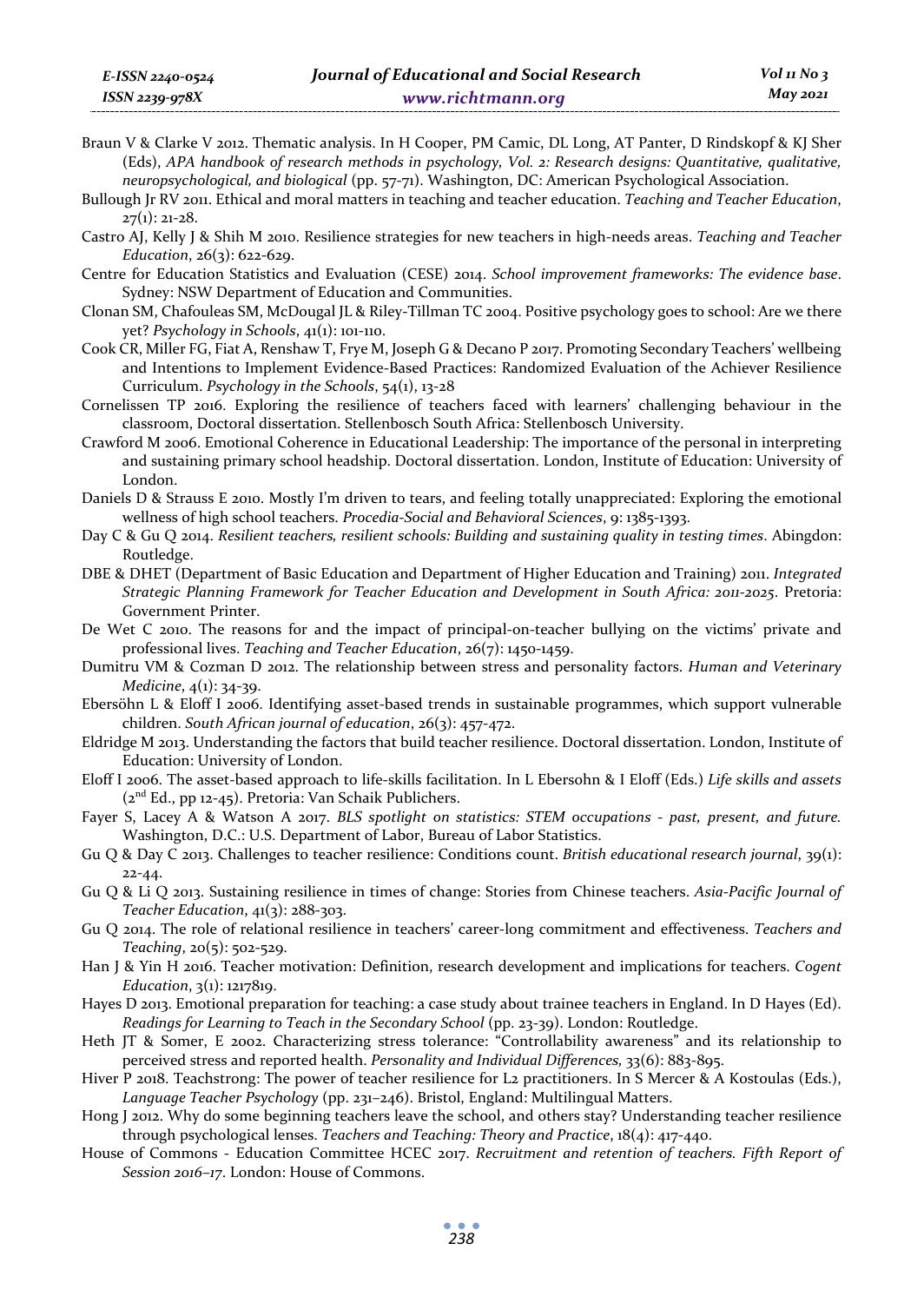- Jefferis TC & Theron LC 2017. Promoting resilience among Sesotho-speaking adolescent girls: Lessons for South African teachers. South African Journal of Education, 37(3): 1-11.
- Johnson B, Down B, Le Cornu R, Peters J, Sullivan A, Pearce J & Hunter J 2014. Promoting early career teacher resilience: A framework for understanding and acting. *Teachers and Teaching*, 20(5): 530-546.

karimzade A & besharat MA 2011. An investigation of the relationship between personality dimensions and stress coping styles. *Procedia-Social and Behavioral Sciences*, 30: 797-802.

Kimathi F & Rusznyak L 2018. Advancing professional teaching in South Africa: lessons learnt from policy frameworks that have regulated teachers' work. *Education as Change*, 22(3): 1-25.

- Kitching K, Morgan M & O'Leary M 2009. It's the little things: exploring the importance of commonplace events for early-career teachers' motivation. *Teachers and Teaching: theory and practice*, 15(1): 43-58.
- Kleinsasser RC 2014. Teacher efficacy in teaching and teacher education. *Teaching and Teacher Education*, 44: 168- 179.
- Le Cornu R 2013. Building early career teacher resilience: The role of relationships. *Australian Journal of Teacher Education (Online),* 38(4): 1-16.

Leahy RL 2012. *Overcoming resistance in cognitive therapy*. New York: Guilford Press.

Lever N, Mathis E & Mayworm A 2017. School Mental Health Is Not Just for Students: Why Teacher and School Staff Wellness Matters. *Report on emotional & behavioral disorders in youth*, 17(1): 6-12.

Mansfield CF, Beltman S, Price A & McConney A 2012. "Don't sweat the small stuff:" Understanding teacher resilience at the chalkface. *Teaching and Teacher Education*, 28(3): 357-367.

Marais P & Meier C 2010. Disruptive behaviour in the foundation phase of schooling. *South African Journal of Education*, 30(1): 41-57.

Maree JG 2016. Career construction counselling with a mid-career black man. *The Career Development Quarterly*,  $64(1): 20-34.$ 

- Margolis J, Hodge A & Alexandrou A 2014. The teacher educator's role in promoting institutional versus individual teacher wellbeing. *Journal of Education for Teaching*, 40(4): 391-408.
- Masten A 2009. *Ordinary magic: Lessons from research on resilience in human development*.
- Maughan S, Teeman D & Wilson R 2012. *What leads to positive change in teaching practice?* Slough: NFER.
- McCallum F & Price D 2010. Well teachers, well students. *The Journal of Student Wellbeing,* 4(1): 19-34.
- McCallum F & Price D 2016. *Nurturing wellbeing development in education* (Discussion paper).
- McCallum F, Price D, Graham A & Morrison A 2017. *Teacher wellbeing: A review of the literature*. AIS: NSW, Australia: The University of Adelaide.
- Mehdinezhad V 2012. Relationship between High School teachers' wellbeing and teachers' efficacy. Acta Scientiarum*. Education*, 34(2): 233-241.
- Mestry R & Khumalo J 2012. Governing bodies and learner discipline: managing rural schools in South Africa through a code of conduct. *South African journal of education*, 32(1): 97-110.
- Mirea 2013. Developing Resilience: A Cognitive-Behavioural Approach. *Existential Analysis*, 24(2): 342-347.
- Mncube V & Madikizela-Madiya, N 2014. Gangsterism as a cause of violence in South African schools: The case of six provinces. *Journal of Sociology and Social Anthropology*, 5(1): 43-50.
- Mosoge MJ, Challens BH & Xaba MI 2018. Perceived collective teacher efficacy in low performing schools. *South African Journal of Education*, 38(2): 1-9.
- Mostafa J & Koroush Z 2016. Understanding Thematic Analysis and its Pitfall. *Journal of Client Care*. 1 (1): 33-39,

Neenan M 2017. *Developing resilience: A cognitive-behavioural approach*. London: Taylor & Francis.

- Palinkas LA, Horwitz SM, Green CA, Wisdom JP, Duan N & Hoagwood K 2015. Purposeful sampling for qualitative data collection and analysis in mixed method implementation research. *Administration and policy in mental health and mental health services research*, 42(5): 533-544.
- Papatraianou LH & Le Cornu R 2014. Problematising the role of personal and professional relationships in early career teacher resilience. *Australian Journal of Teacher Education*, 39(1): 100–116.
- Pena DC 2000. Parent involvement: Influencing factors and implications. *The Journal of Educational Research*, 94(1): 42-54.
- Pretorius E 2016. Challenges in Pre-tertiary Education in South Africa: Is School Social Work Part of the Solution?. *School Social Work Journal*, 40(2): 61-78.

Ranjit K 2011. *Research Methodology a step-by-step quide for beginners* (3<sup>rd</sup> Ed.). Los Angeles, CA: SAGE Publications.

- Roffey S 2012. Pupil wellbeing-Teacher wellbeing: Two sides of the same coin? *Educational and Child Psychology*,  $29(4): 8-17.$
- Ross SW, Romer N & Horner RH 2012. Teacher wellbeing and the implementation of school-wide positive behaviour interventions and supports. *Journal of Positive Behavior Interventions*, 14(2): 118-128.